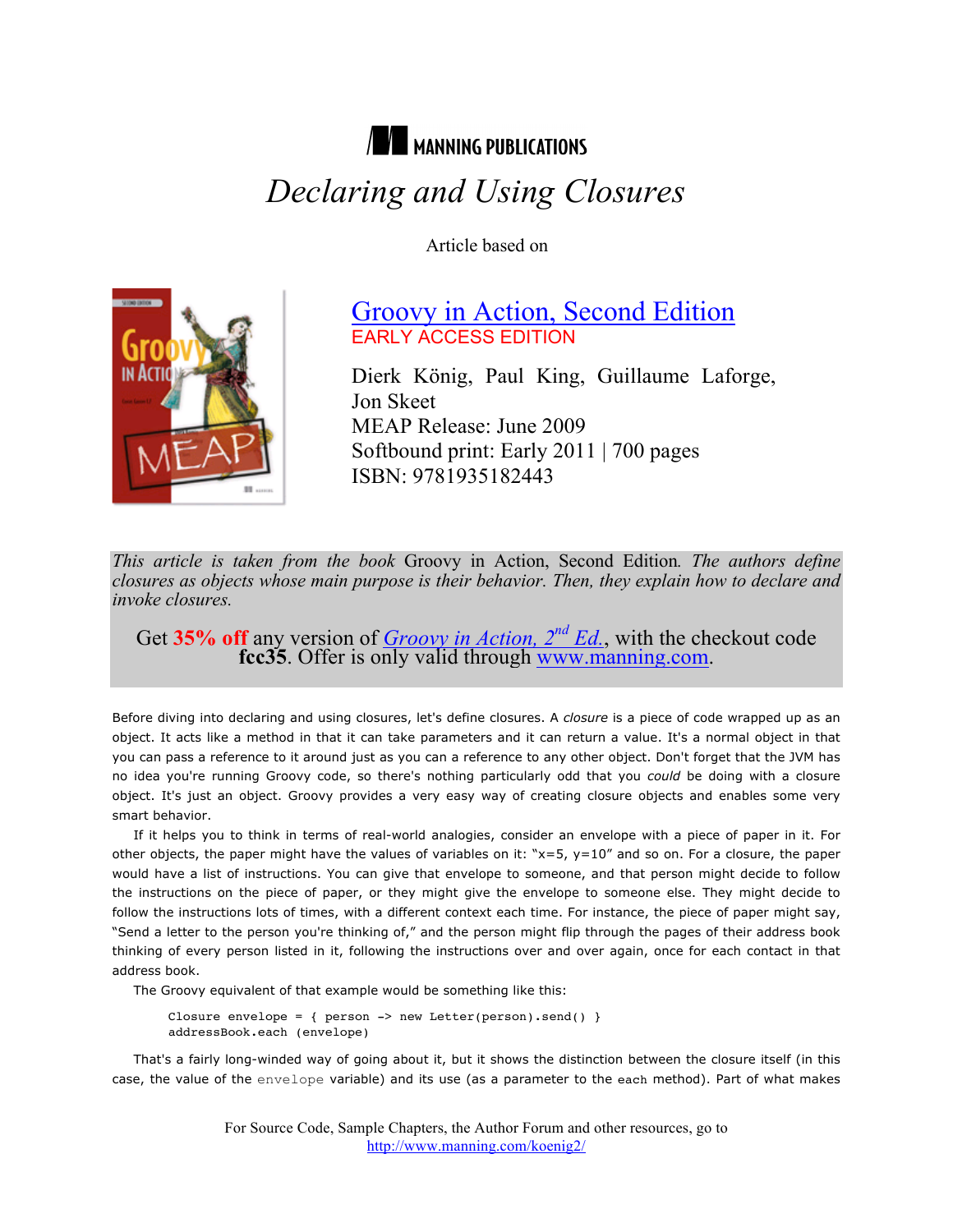closures unfamiliar when coming to them for the first time is that they're usually used in an abbreviated form. Groovy makes them very concise because they're so frequently used—but that brevity can be detrimental to the learning process. Just for the comparison, here's the previous code written using the shorthand Groovy provides. When you see this shorthand, it's often worth mentally separating it out into the longer form:

addressBook.each { new Letter(it).send() }

It's still a method call passing a closure as the single parameter, but that's all hidden—passing a closure to a method is sufficiently common in Groovy that there are special rules for it. Similarly, if the closure needs to take only a single parameter to work on, Groovy provides a default name—it—so that you don't need to declare it specifically. That's how our example ends up so short when we use all of the Groovy shortcuts.

Now, let's move on to how we declare closures.

### *Declaring closures*

So far, we have used the simple abbreviated syntax of closures: After a method call, put your code in curly braces with parameters delimited from the closure body by an arrow.

Let's start by adding to your knowledge about the simple abbreviated syntax, and then we'll look at two more ways to declare a closure: by using them in assignments and by referring to a method.

### *The simple declaration*

Listing 1 shows the simple closure syntax plus a new convenience feature. When there is only one parameter passed into the closure, its declaration is optional. The magic variable it can be used instead. Listing 1 shows two equivalent closure declarations.

#### **Listing 1 Simple abbreviated closure declaration**

```
def log =''
(1..10).each { counter \rightarrow log \pm counter }
assert log == '12345678910'
log = 11(1..10).each { log += it }
     assert log == '12345678910'
```
Note that, unlike counter, the magic variable it needs no declaration.

This syntax is an abbreviation because the closure object as declared by the curly braces is the last parameter of the method and would normally appear within the method call's parentheses. As you will see, it is equally valid to put it inside parentheses like any other parameter, although it is hardly ever used this way<sup>1</sup>:

```
def log = '(1..10).each({ log += it })
    assert log == '12345678910'
```
This syntax is simple because it uses only one parameter, the implicit parameter it. Multiple parameters can be declared in sequence, delimited by commas. A default value can optionally be assigned to parameters, in case no value is passed from the method to the closure.

#### **TIP**

Think of the arrow as an indication that parameters are passed from the method on the left into the closure body on the right.

### *Using assignments for declaration*

A second way of declaring a closure is to directly assign it to a variable:

<sup>&</sup>lt;sup>1</sup> Although, I have seen long-time Java programmers that preferred this style and kept it over a number of weeks before getting comfortable with more idiomatic Groovy.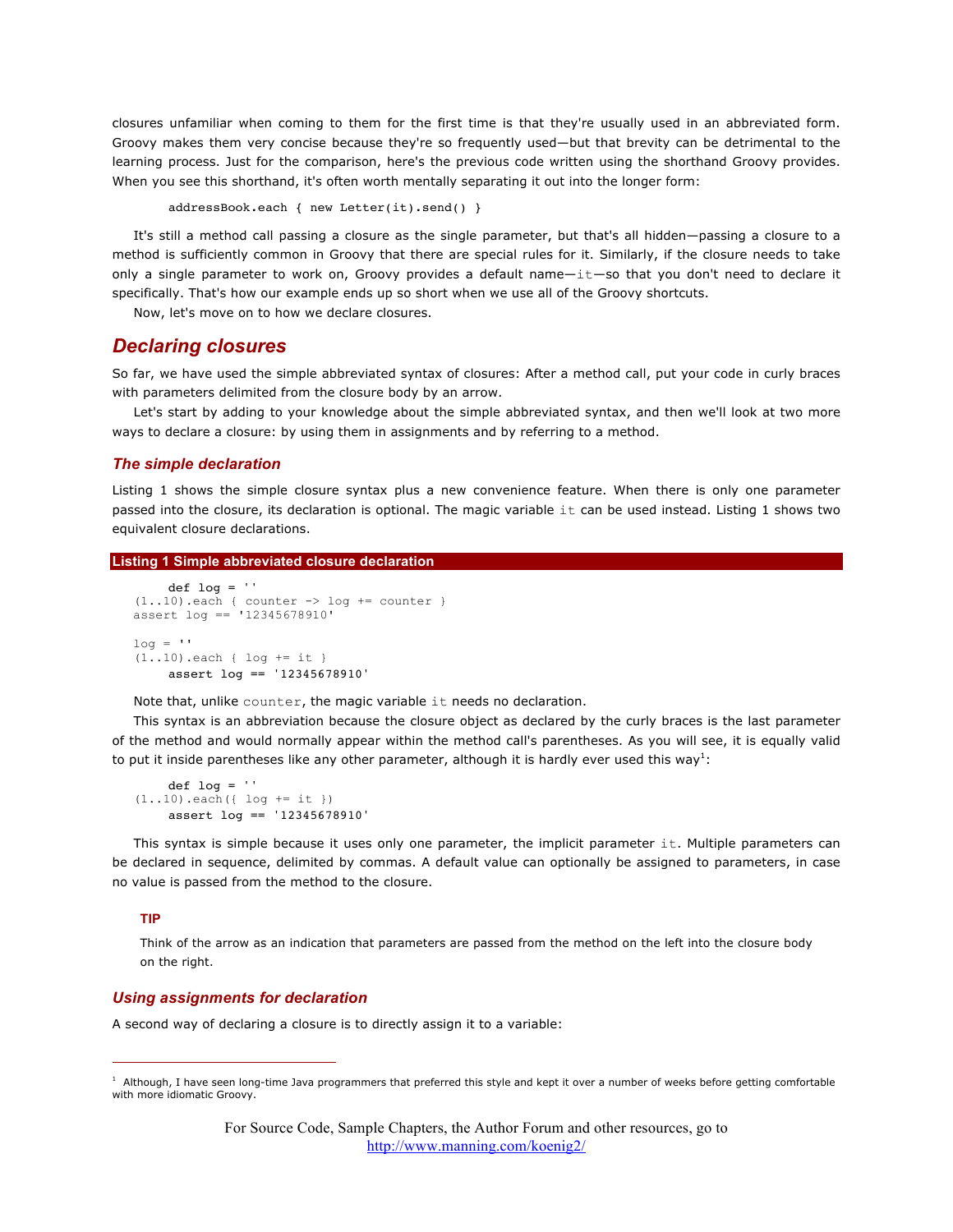Closure printer = { line -> println line }

The closure is declared inside the curly braces and assigned to the printer variable.

### **TIP**

Whenever you see the curly braces of a closure, think: new Closure ()  $\{\}$ .

There is also a natural kind of assignment to the return value of a method:

```
def Closure getPrinter() {
{ line -> println line }
     }
```
Again, the curly braces denote the construction of a new closure object. This object is returned from the method call.

#### **TIP**

Curly braces can denote the construction of a new closure object or a Groovy *block*. Blocks can be class, interface, static or object initializers, or method bodies, or they can appear with the Groovy keywords  $\text{if}, \text{else},$ synchronized, for, while, switch, try, catch, and finally. All other occurrences are closures.

As you can see, closures are objects. They can be stored in variables, they can be passed around, and, as you probably guessed, you can call methods on them. Since they're objects, you can also return a closure from a method.

### *Referring to methods as closures*

The third way of declaring a closure is to reuse something that is already declared: a method. Methods have a body and, optionally, return values, can take parameters, and can be called. The similarities with closures are obvious, so Groovy lets you reuse the code you already have in methods as a closure. Referencing a method as a closure is performed using the reference.& operator. The reference is used to specify which instance should be used when the closure is called, just like a normal method call to reference.someMethod().

Listing 2 demonstrates method closures in action, showing two different instances used to give two different closures, even though the same method is invoked in both cases.

#### **Listing 2 Simple method closures in action**

```
class SizeFilter {
     Integer limit
    boolean filter (String value) {
        return value.length() <= limit 
     } 
}
SizeFilter six = new SizeFilter(limit:6) //#1 GroovyBean constructor
SizeFilter five = new SizeFilter(limit:5) //#1 calls
Closure smallerSix = six. \&filter //#2 Method closure assignment
def words = ['long string', 'medium', 'short', 'tiny']
assert 'medium' == words.find (smallerSix) //#3 Calling with closure
    assert 'short' == words.find (five.&filter) //#4 Passing a method closure directly
```
Each instance (created at  $#1$ ) has a separate idea of how long a string it will deem to be valid in the filter method. We create a reference to that method with  $\sin x.$   $\sin x = x + 2$  and  $\sin x = \sin x + 2$  and  $\sin x = \sin x + 2$ reference can be assigned to a variable that is then passed (at  $#3$ ) or passed as a parameter to the find method at #4. We use a sample list of words to check that the closures are doing what we expect them to.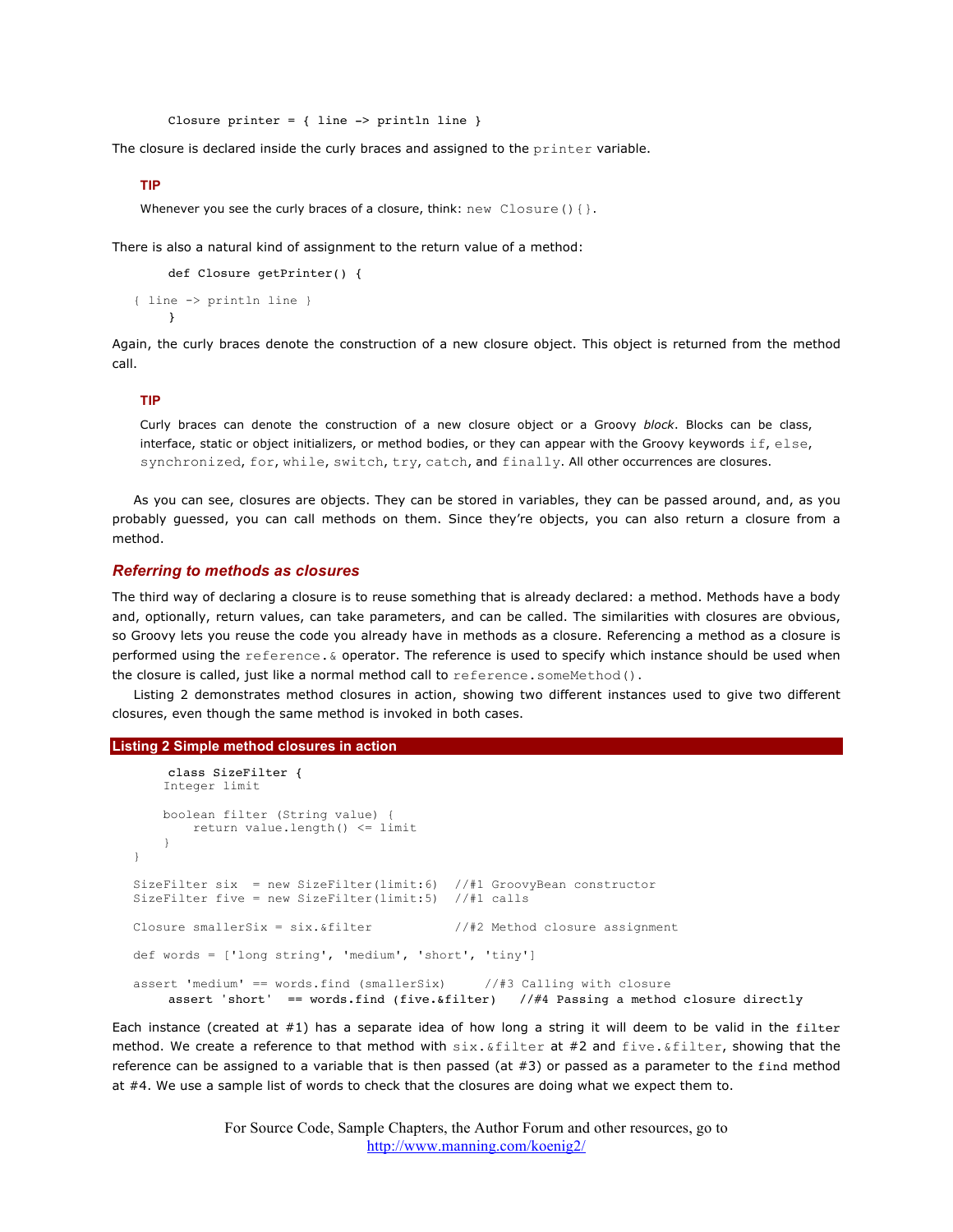Method closures are limited to instance methods, but they do have another interesting feature—runtime overload resolution also known as multimethods. The same method name called with different parameters is used to call different implementations. Listing 3 gives you a taste.

### **Listing 3 Multimethod closures**

```
class MultiMethodSample {
     int mysteryMethod (String value) {
         return value.length()
 }
     int mysteryMethod (List list) {
         return list.size()
 }
     int mysteryMethod (int x, int y) {
         return x+y
     }
}
MultiMethodSample instance = new MultiMethodSample()<br>Closure multi = instance. & mysteryMethod //#1 Only a single closure is created
Closure multi = instance. &mysteryMethod
assert 10 == multi ('string arg') //#2 Different implementations
assert 3 == multi (['list', 'of', 'values']) //#2 are called based on
     assert 14 == \text{multi} (6, 8) //#2 argument types
```
Here, a single instance is used and, indeed, a single closure (at #1)—but each time it's called, a different method implementation is invoked, at #2.

With the topic presented so far, you should be able to understand a construction that the Grails framework uses pervasively: properties of type Closure. The interesting effect of this construction is that you can change a property value at runtime and, consequently, you can assign a new closure to a property just as well. Listing 4 mimics a Grails controller where we change the list "action" at runtime.

### **Listing 4 ClosureProperty that looks like a method but can be redefined at runtime**

```
class MultiMethodSample {
     int mysteryMethod (String value) {
        return value.length()
 }
     int mysteryMethod (List list) {
        return list.size()
 }
     int mysteryMethod (int x, int y) {
        return x+y
     }
}
MultiMethodSample instance = new MultiMethodSample()
Closure multi = instance.&mysteryMethod //#1 Only a single closure is created
assert 10 == \text{multi} ('string \arg') //#2 Different implementations
assert 3 == multi (['list', 'of', 'values']) //#2 are called based on
    assert 14 == \text{multi} (6, 8) //#2 argument types
```
What makes ClosureProperties attractive is that calling the closure looks exactly like a method call but the ability to assign a new closure object yields possibilities that would otherwise only be available through metaprogramming—redefining execution logic at runtime on a per-instance basis.

Now that you've seen all the ways of declaring a closure, it's worth pausing for a moment and seeing them all together performing the same function, just with different declaration styles.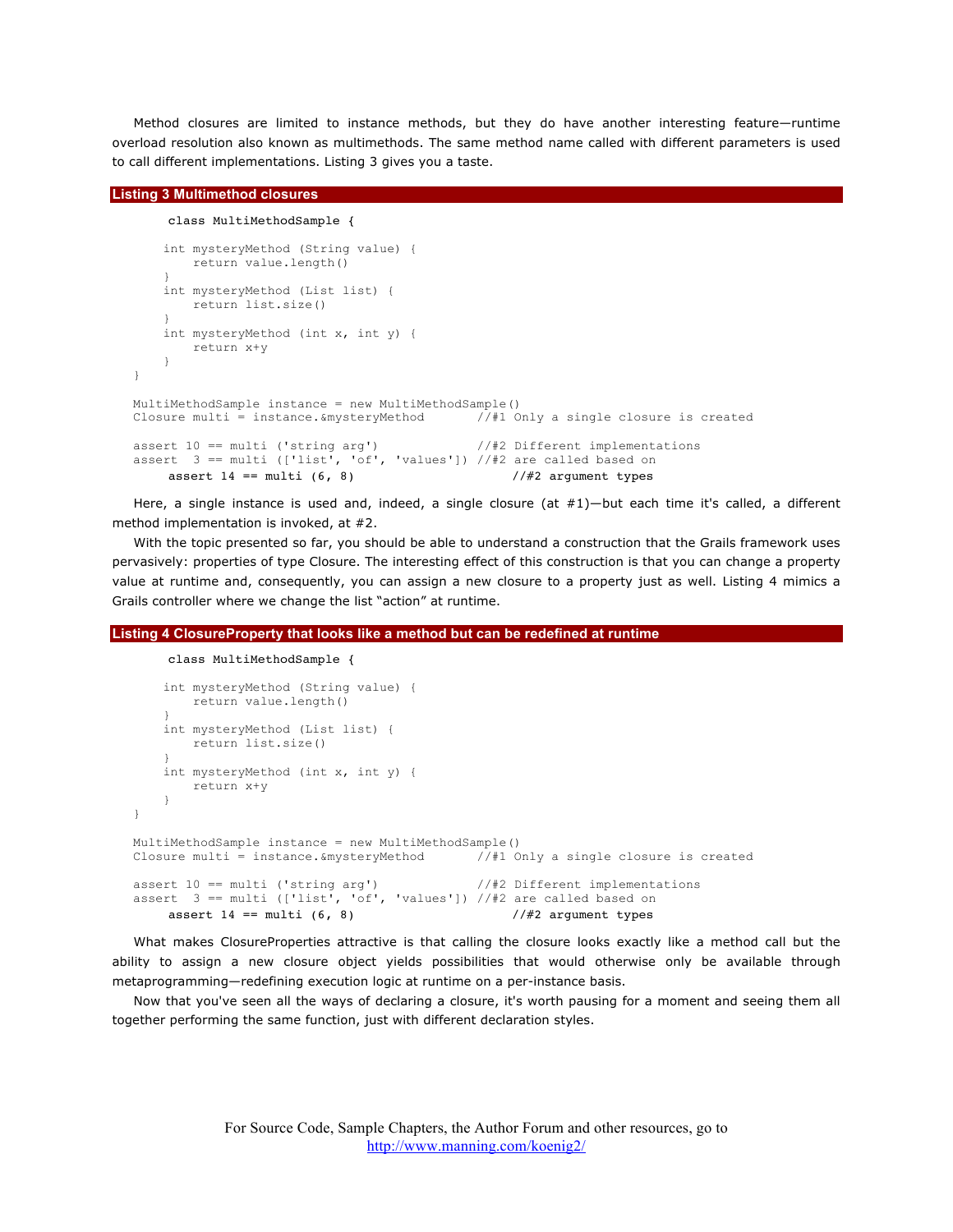### *Comparing the available options*

Listing 5 shows all of the ways of creating and using closures: through simple declaration, assignment to variables, and method closures. In each case, we call the each method on a simple map, providing a closure that doubles a single value. By the time we're finished, we've doubled each value three times.

### **Listing 5 List of closure declaration examples**

```
Map map = ['a':1, 'b':2]map.each{ key, value -> map[key] = value * 2 } //#1 Parameter sequence with commas
assert map == ['a':2, 'b':4]Closure doubler = {key, value -> map[key] = value * 2 } //#2 Assign and then call
map.each(doubler) //#2 a closure reference
assert map == ['a':4, 'b':8]def doubleMethod (entry){ //|#3 A usual method
   entry.value = entry.value * 2 //|#3 declaration
}
doubler = this.&doubleMethod \frac{1}{44} Reference and call map.each(doubler) \frac{1}{44} a method as a clos
                                                 //#4 a method as a closure
    assert map == ['a':8, 'b':16]
```
In #1, we pass the closure as the parameter directly. This is the form you've seen most commonly so far.

The declaration of the closure in #2 is disconnected from its immediate use. The curly braces are Groovy's way to declare a closure, so we assign a closure object to the variable doubler. Some people incorrectly interpret this line as assigning the result of a closure call to a variable. Don't fall into that trap! This line creates a Closure object, but doesn't call it. The each method calls it instead. You can see that passing the closure as an argument to the method via reference is exactly the same as declaring it in place, the style that we followed in all the previous examples.

The method declared in #3 is a perfectly ordinary method. There is no trace of our intention to use it as a closure.

In #4, the reference. & operator is used for referencing a method name as a closure. Again, the method is not immediately called; the execution of the method occurs as part of the next line. This is just like #2. The closure is passed to the each method, which calls it back for each entry in the map.

Typing<sup>2</sup> is optional in Groovy and, consequently, it is optional for closure parameters. Just like for methods, if you choose to specify explicit type markers for closure parameters, Groovy guarantees that those parameters will be the right time at runtime.

In order to fully understand how closures work and how to use them within your code, you need to find out how to invoke them. That is the topic of the next subtopic.

### *Using closures*

So far, you have seen how to create a closure for the purpose of passing it into a method such as each. But what happens inside the each method? How does it call your closure? If you knew this, you could come up with equally smart implementations. First, we'll look at how simple it is to call a closure and then move on to explore some advanced methods that the Closure type has to offer.

### *Calling a closure*

Suppose we have a reference x pointing to a closure; we can call it with x.call() or simply  $x()$ . You have probably guessed that any arguments to the closure call go between the parentheses.

We start with a simple example. Listing 6 shows the same closure being called both ways.

<sup>&</sup>lt;sup>2</sup> The word typing has two meanings: declaring object types and typing keystrokes. Although Groovy provides optional typing, you still have to key in your program code.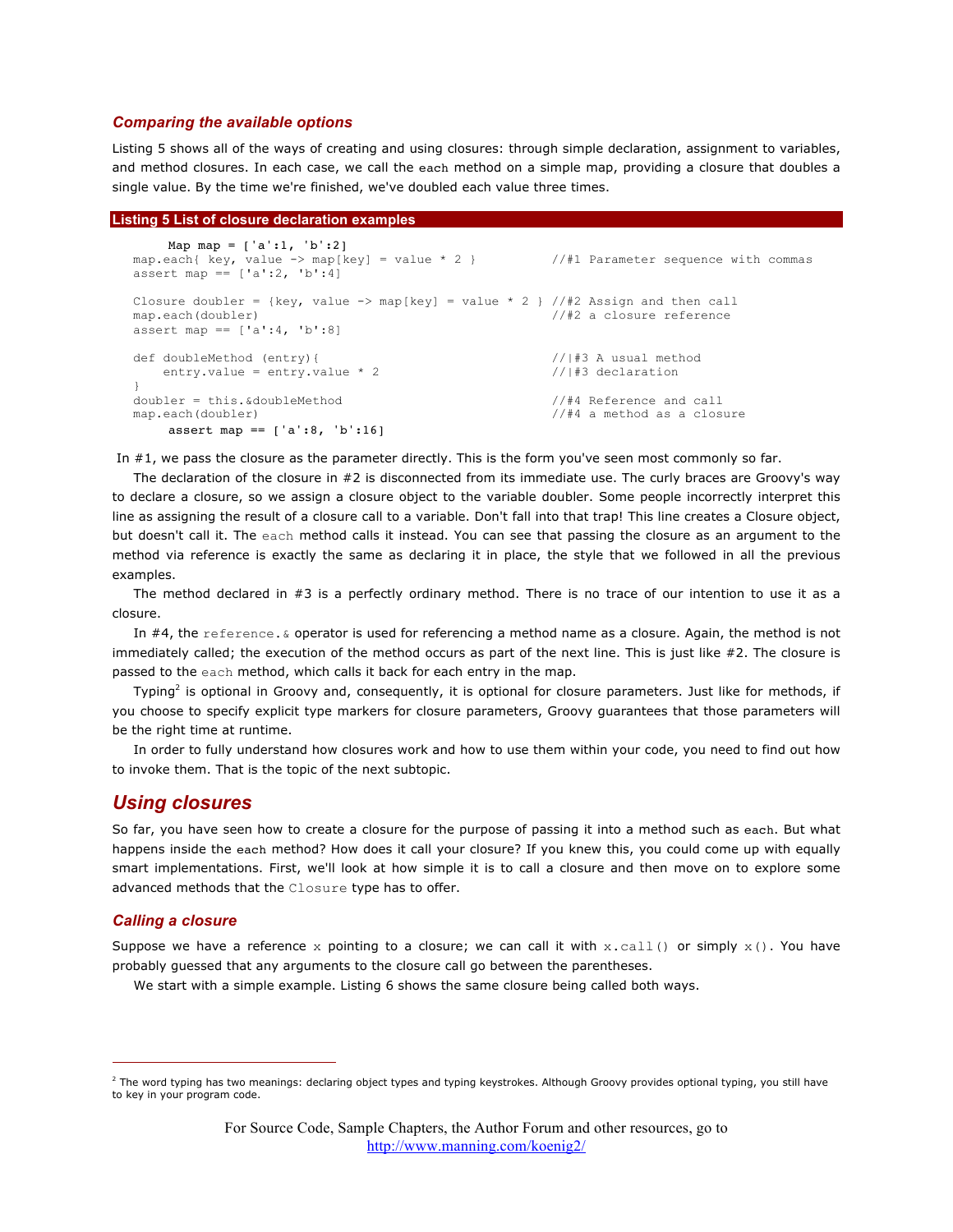#### **Listing 6 Calling closures**

```
def adder = \{ x, y \rightarrow return x+y \}assert adder(4, 3) == 7assert adder.call(2, 6) == 8
```
We start off by declaring pretty much the simplest possible closure—a piece of code that returns the sum of two arguments. Then, we call the closure both directly and using the call method. Both ways of calling the closure achieve exactly the same effect.

Now, let's try something more intense. In Listing 7, we demonstrate calling a closure from within a method body and how the closure gets passed into that method in the first place. The example measures the execution time of the closure.

### **Listing 7 Calling closures**

```
def benchmark(int repeat, Closure worker) { //#1 Put closures last<br>lef start = System.nanoTime() //#2 Some pre-work
   def start = System.name() repeat.times { worker(it) } //#3 Call closure a given number of times
    def stop = System.nanoTime() //|#4 Some post-work
   return stop - start //|#4}
def slow = benchmark(10000) { (int) it / 2 } // #5 Pass different closures
def fast = benchmark(10000) { it.intdiv(2) } //|#5 for benchmarking
    assert fast * 15 < slow \frac{1}{145}
```
 We needed to duplicate the benchmarking logic because we had no means to declare how to benchmark *something*. Now you know how. You can pass a closure into the benchmark method, where some pre- and postwork takes control of timing it appropriately.

We put the closure parameter at the end of the parameter list in  $#1$  to allow the simple abbreviated syntax when calling the method. In the example, we declare the type of the parameter to be a closure. This is only to make things more obvious—the Closure type is optional.

We effectively start timing the benchmark at #2. From a general point of view, this is arbitrary pre-work like opening a file or connecting to a database. It just so happens that our resource is time.

At #3, we call the given closure as many times as our repeat parameter demands. We pass the current count to the closure to make things more interesting. From a general point of view, a resource is passed to the closure.

We stop timing at #4 and calculate the time taken by the closure. This is where the post-work logic belongs: closing files, flushing buffers, returning connections to the pool, and so on.

The payoff comes at #5. We can now pass logic to the benchmark method. Note that we use the simple abbreviated syntax and use the magic it to refer to the current count. As a side effect, we learn that the general number division takes more than 15 times longer than the optimized intdiv method.

### **BY THE WAY**

This kind of benchmarking should not be taken too seriously. There are all kinds of effects that can heavily influence such wall-clock based measurements: machine characteristics, operating system, current machine load, JDK version, Just-In-time compiler and Hotspot settings, and so on.

Figure 1 shows the UML sequence diagram for the general calling scheme of the declaring object that creates the closure, the method invocation on the caller, and the caller's callback to the given closure.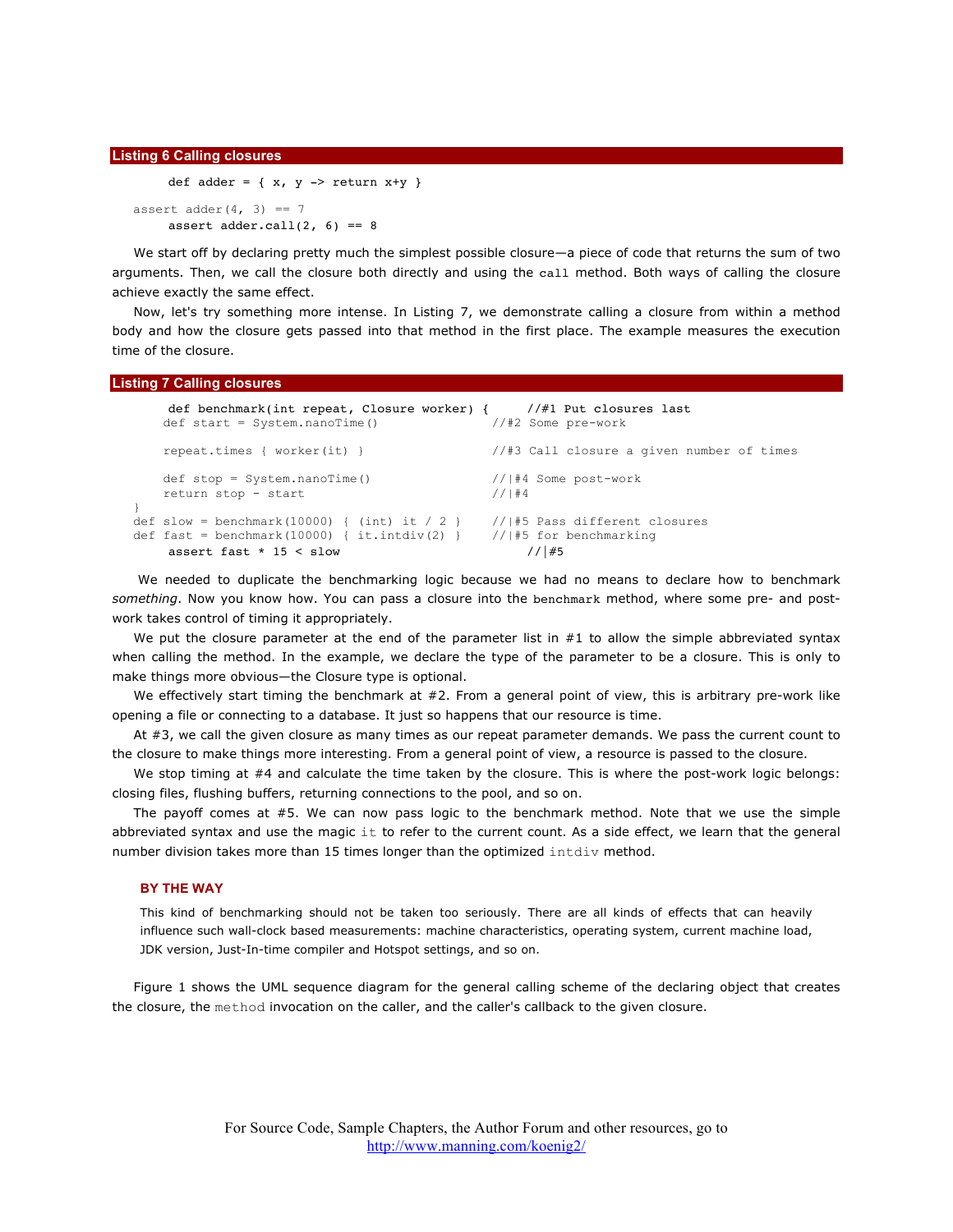

Figure 1 UML sequence diagram of the typical sequence of method calls when a declarer creates a closure and attaches it to a method call on the caller, which in turn calls that closure's call method

When calling a closure, you need to pass exactly as many arguments to the closure as it expects to receive, unless the closure defines default values for its parameters. A default value is used when you omit the corresponding argument. The following is a variant of the addition closure as used in Listing 6, with a default value for the second parameter and two calls—one that passes two arguments, and one that relies on the default:

```
def adder = \{ x, y=5 \rightarrow return x+y \}assert adder(4, 3) == 7assert adder.call(7) == 12
```
The same rules apply for default parameters in closures as they do for methods. Also, closures can be used with a variable length argument list in the same way as methods.

At this point, you should be comfortable with passing closures to methods and have a solid understanding of how the callback is executed. Whenever you pass a closure to a method, you can be sure that a callback will be executed one way or the other (perhaps conditionally), depending on that method's logic. Closures are capable of more than just being called, though. In the next subtopic, you see what else they have to offer.

### *More closure methods*

The class groovy.lang.Closure is an ordinary class, albeit one with extraordinary power and extra language support. It has various methods available beyond call. We will present the most the important ones; even though you will usually just declare and call closures, it's nice to know there's some extra power available when you need it.

### **REACTING ON THE PARAMETER COUNT**

A simple example of how useful it is to change behavior based on the parameter count of a closure is map's each method. It passes either a Map.Entry object or key and value separately into the given closure, depending on whether the closure takes one argument or two. You can retrieve the information about the expected parameter count (and types, if declared) by calling the closure's getParameterTypes method:

```
def caller (Closure closure) {
     closure.getParameterTypes().size()
}
assert caller { one \rightarrow } == 1
    assert caller { one, two -> } == 2
```
As in the Map.each example, this allows for the luxury of supporting closures with different parameter styles, adapted to the caller's needs.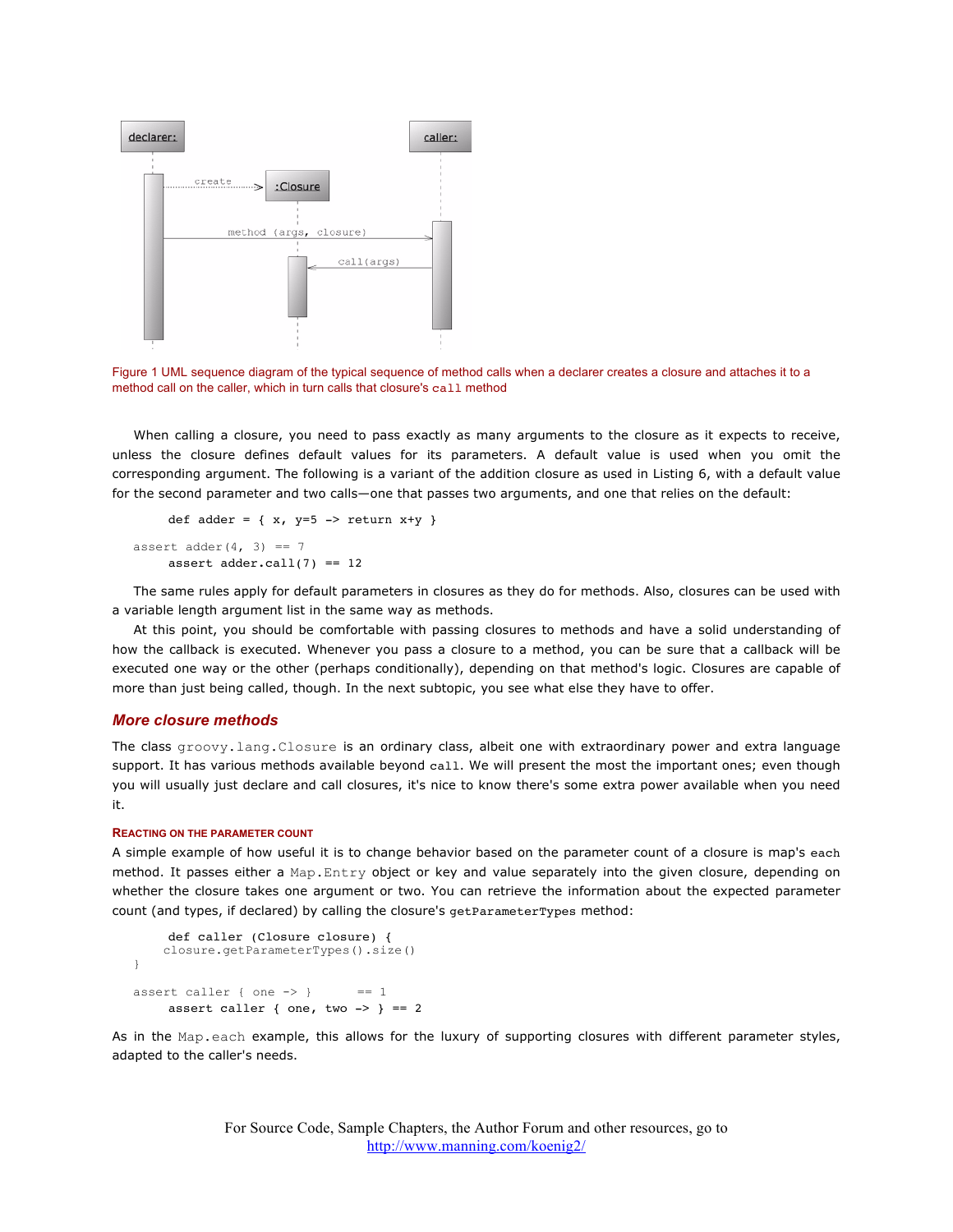#### **HOW TO CURRY FAVOR WITH A CLOSURE**

*Currying* is a technique invented by Moses Schönfinkel and Gottlob Frege and named after the logician Haskell Brooks Curry, a pioneer in *functional programming*. (Unsurprisingly, the functional language Haskell is also named after Curry.) The basic idea is to take a function with multiple parameters and transform it into a function with fewer parameters by fixing some of the values. A classic example is to choose some arbitrary value *n* and transform a function that sums two parameters into a function that takes a single parameter and adds *n* to it.

In Groovy, Closure's curry method returns a clone of the current closure, having bound one or more parameters to a given value. Parameters are bound to curry's arguments from left to right. Listing 8 gives an implementation of the addition example.

### **Listing 8 A simple currying example**

```
def adder = { x, y -> return x+y }
def addOne = adder.curry(1)
    assert addOne(5) == 6
```
We reuse the same closure you've seen a couple of times now for general summation. We call the curry method on it to create a new closure, which acts like a simple adder, but with the value of the first parameter always fixed as 1. Finally, we check our results.

 If you're new to closures or currying, now might be a good time to take a break. It's a deceptively simple concept to describe mechanically, but it can be quite difficult to internalize. Just take it slowly, and you'll be fine.

The real power of currying comes when the closure's parameters are themselves closures. This is a common construction in functional programming, but it does take a little getting used to.

For example, suppose you are implementing a logging facility. It should support customized formatting and appending to an output device. The idea is to provide a single closure for a customized version of each activity, while still allowing you to implement the overall pattern of when to do the formatting and appending in one place. Listing 9 uses currying to inject the customized activities into that pattern:

#### **Listing 9 Using the curry method to configure formatting and appending of log entries**

| def logger = { formatter, appender, line -><br>appender (formatter (line))                                                                                                 |  |                              | //#1 General logging device |
|----------------------------------------------------------------------------------------------------------------------------------------------------------------------------|--|------------------------------|-----------------------------|
| def rightFormatter = { line -> line.padLeft(25) + $\ln$ " } // #2 Tool<br>$def out = new StringBuilder()$<br>def stringAppender = { line $\rightarrow$ out $\lt\lt$ line } |  | $//$ #2 details<br>$1/1$ + 2 |                             |
| def $myLog = logger.curry (rightFormatter, stringAppender)$ //#3 Custom device                                                                                             |  |                              |                             |
| myLog 'here is some log message'                                                                                                                                           |  |                              |                             |

assert out.toString().contains('log message')

Closure  $(#1)$  is like a recipe: given any output formatter, appender, and a line to log, hat line must first be formatted and then appended—easy. The short closures in #2 are the specific ingredients in the recipe. They could be specified every time, but we're always going to use the same ingredients. Currying (at #3) allows us to remember just one object rather than each of the individual parts. To continue the recipe analogy, we've put all of the ingredients together, and the result needs to be put in the oven whenever we want to do some logging.

 Currying is a strategy that the functional programming community needed to develop since, in a true functional world, you have no objects to carry mutable state. But in Groovy, we do have objects and can use them together with closure properties as a curry surrogate. Listing 10 puts the formatting and appending logic into closures that are held by the GeneralLogger as properties.